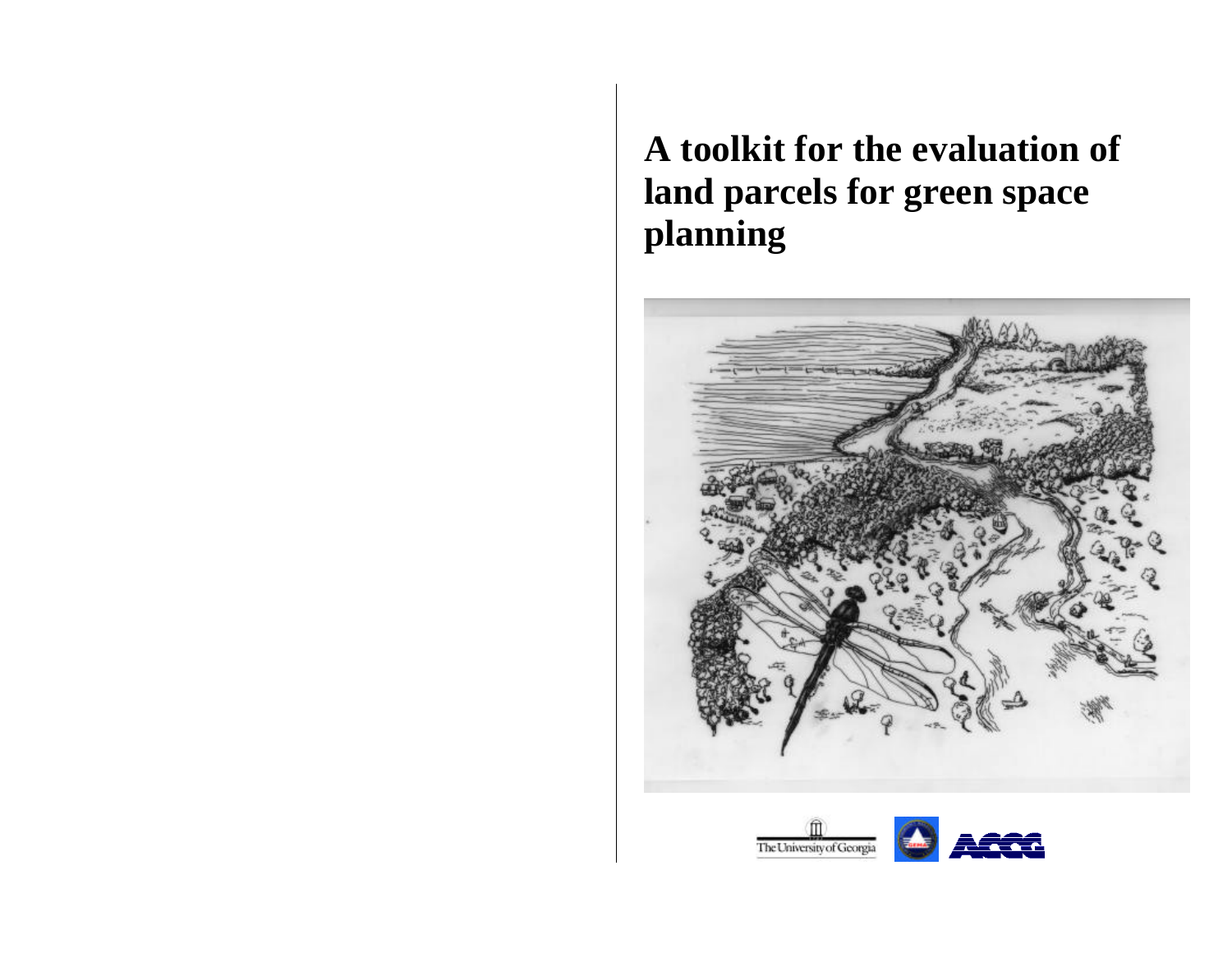## **A toolkit for the evaluation of land parcels for green space planning**

Liz Kramer, Institute of Ecology, and Jeffrey Dorfman, Department of Agricultural & Applied Economics, University of Georgia, Athens, **GA** 

## **Introduction**

The process of green space planning requires a multipurpose focus. An optimal planning process will be multidisciplinary, and should include a high level of public involvement. Green spaces serve to provide multiple functions, including water resource protection, wildlife and biodiversity protection, recreation, historic and cultural protection, quality of life enhancement, and development control. Designing a green space plan that focuses on only one or a few of these functions can produce conflicting results which will make the site selection process more difficult. Therefore, one of the key functions of green space planning is to develop methods for measuring the benefits different land types and land uses contribute to a green space plan recognizing that some parcels will further only one goal within the broad range of objectives that green space can serve, where as the selection of a different parcel may do a better job of furthering multiple goals. This toolkit was developed to facilitate the selection of land parcels to complete the county green space planning process.

The toolkit has two goals 1) to provide communities with an overview of concepts that are used in the planning process and 2) to develop a tool that will allow communities to prioritize their rankings of individual properties for incorporation into a green space plan. The accompanying spreadsheet is designed to select parcels that will meet multiple objectives for green space planning. It does this by weighting the various goals of a green space plan and ranking parcels based upon this weighting.

#### **How to use this toolkit**

The toolkit provides information on 5 categories: water quality, farmland protection, economic impact, wildlife protection, and cultural protection. Members of the community should begin the process by determining how to weight each of the categories for final rankings. The figure below is from the Demo spreadsheet. In the demo spreadsheet each of the categories have been weighted equally. Weights can be changed to reflect community values and priorities for each of the categories. Simply change the percentages of the weights in the rankings section of the worksheet.

|              | <b>DER</b>                       | 最近之 美国最少 二十倍工夫人 進日二 Mia |          |                      |          |                |                 | $\bullet$ 10 $\bullet$ B $I$ U $\leftarrow$ $\leftarrow$ $\leftarrow$ $\uparrow$ |
|--------------|----------------------------------|-------------------------|----------|----------------------|----------|----------------|-----------------|----------------------------------------------------------------------------------|
|              | 632<br>$\mathbf{Y}$ $\mathbf{X}$ |                         |          |                      |          |                |                 |                                                                                  |
|              |                                  |                         |          |                      |          |                |                 |                                                                                  |
|              | Parcel ID Number Overall Ranking |                         |          | <b>Water Quality</b> | Wildlife |                |                 | Economics Cultural/Misc. Farmland Preservation                                   |
|              |                                  |                         | Weights- | 20                   | 20       | 20             | 20              | 20                                                                               |
|              |                                  |                         |          | Ranking              | Ranking  | <b>Banking</b> | <b>Ranking</b>  | Ranking                                                                          |
|              | large farm                       | 29                      |          | 1.5                  | 1.2      |                | 10              | 100                                                                              |
|              | urban forest                     | 9                       |          | 1.0                  | 1.0      | 4.0            | 25              | 10.                                                                              |
| в            | small forest                     |                         |          | 1.1                  | 1.4      | 1.2            | 10 <sub>1</sub> | ١Ū                                                                               |
|              | large private forest             | 15                      |          | 28                   | 1.5      | 1.0            | 10              | $\Omega$                                                                         |
| B            | industrial forest                | 4.6                     |          | 10.0                 | 10.0     | 1:0            | 1.0             | .o                                                                               |
| $\mathbf{B}$ | small farm                       | 1.2                     |          | 1.0                  | 1.0      | 1.7            | 10              |                                                                                  |
|              | 10 small in town park            | 23                      |          | 1.0                  | 1.0      | 3.9            | 43              | $\bf{0}$                                                                         |
| $\mathbb{R}$ | groonbelt                        | 46                      |          | 1.0                  | $-1.1$   | 10.0           | 100             | $\bf{0}$                                                                         |
|              | 12 hiking park                   | 26                      |          | 1.0                  | 1.4      | 1.8            | 75              | 1.0                                                                              |
|              | 13 battlefield                   | 23                      |          | 1.0                  | 1.1      | 1.0            | 75              | 1.0                                                                              |

For example, if your community determines that water quality and enhanced economic returns should both be given a weight of 30 percent, and wildlife and farmland should both be given a weight of 10 percent, and cultural and miscellaneous will be given a weight of 20 percent for the ranking, simply change the percentages in the weights columns. Because these represent percentages the sum of the weights should equal 100 percent; however, the spreadsheet automatically adjusts if the sum of the weights is not 100 percent. A description of the components of each of the rankings can be found in the accompanying text.

Either concurrent with the selection of weights or after the weighting process is complete, a member of the planning team can fill out the columns of the data entry section of the spreadsheet. There are 40 questions that should be answered for each of the tax parcels. The information can be obtained from the county GIS system or from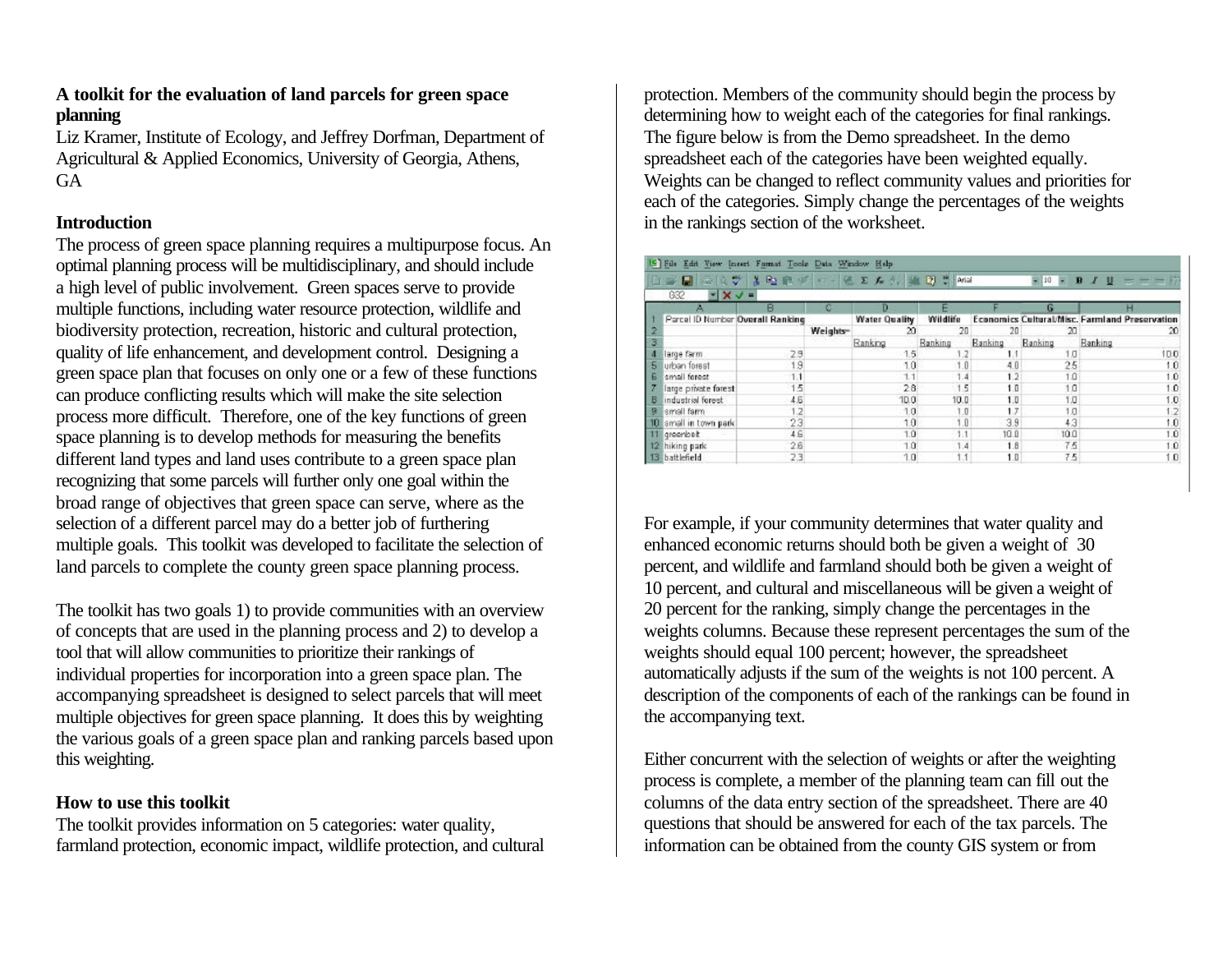topographic maps, aerial photographs, tax parcel maps and tax digests. The table that follows describes the information needed for each category.

**Table 1**. A description of the information necessary to complete the data entry section of the toolkit. The heading is the column heading in the spreadsheet. The attribute in the parentheses represents the value that you enter into the spreadsheet.

| <b>Heading</b>          | <b>Description</b>                          |
|-------------------------|---------------------------------------------|
| Parcel ID Number        | The Tax Parcel ID Number from the           |
|                         | county database or other identifier         |
| Total # acres           | Parcel acreage (acres)                      |
| # ac contig grsp        | Number of acres of green space that this    |
|                         | parcel and neighboring parcels will         |
|                         | contribute to the green space plan (acres)  |
| # ac wetlands           | Number of acres of wetlands within the      |
|                         | parcel (acres)                              |
| # ac hardwoods          | Number of acres of hardwood forest          |
|                         | within the parcel (acres)                   |
| $#$ ac pine             | Number of acres of pine forest within the   |
|                         | parcel (acres)                              |
| # ac trees $> 70$ years | Number of acres of mature forests within    |
|                         | the parcel (acres)                          |
| #ac regrowth            | Number of acres of recently cleared land    |
|                         | (cut within the last 7 years) that has been |
|                         | regenerated to forest. (acres)              |
| # ac comm. ag           | Number of acres of any type of active       |
|                         | agriculture including, row crops,           |
|                         | horticulture crops, pasture, and animal     |
|                         | production (acres)                          |
| # ac contg ag           | Number of continuous acres of agriculture   |
|                         | that this parcel and neighboring parcels    |
|                         | will contribute to a green space plan       |
|                         | (acres)                                     |

| contg forest >100ac  | Does the forest make up a continuous           |
|----------------------|------------------------------------------------|
|                      | patch that is greater than 100 acres? $(1 =$   |
|                      | yes, $0 = no$ )                                |
| contg forest >500ac  | Does the forest make up a continuous           |
|                      | patch that is greater than 500 acres? $(1 =$   |
|                      | yes, $0 = no$ )                                |
| contg forest >1000ac | Does the forest make up a continuous           |
|                      | patch that is greater than 1000 acres? $(1 =$  |
|                      | yes, $0 = no$ )                                |
| Belt or park?        | Is the parcel part of an existing recreation   |
|                      | area or green belt? $(1 = yes, 0 = no)$        |
| Connect belt/park    | Does the parcel <i>connect</i> to an existing  |
|                      | recreation area or green belt? (1 = yes, 0 =   |
|                      | no)                                            |
| Recharge area?       | Is there a recharge area on the parcel? $(1 =$ |
|                      | yes, $0 = no$ )                                |
| W/in 7mi intake      | Is the parcel within an area 7 mile            |
|                      | upstream from a drinking water intake or       |
|                      | water supply reservoir? $(1 = yes, 0 = no)$    |
| Floodplain?          | Is there a 100-year floodplain on the          |
|                      | parcel? $(1 = yes, 0 = no)$                    |
| Water present?       | Is there a water source on the parcel? $(1 =$  |
|                      | yes, $0 = no$ )                                |
| Slope $>10\%$ ?      | Is the parcel slope greater than 10            |
|                      | percent? $(1 = yes, 0 = no)$                   |
| Adj to prot land?    | Is the parcel adjacent to a parcel of land     |
|                      | that is currently in permanent                 |
|                      | conservation protection? $(1 = yes, 0 = no)$   |
| Mang forest?         | Are the forests on the parcel being            |
|                      | actively managed for forest products? $(1 =$   |
|                      | $yes, 0 = no)$                                 |
| Provide 25' buffer?  | Is the parcel within 25 feet of a river or     |
|                      | stream? $(1 = yes, 0 = no)$                    |
| Provide 50' buffer?  | Is the parcel within 50 feet of a river or     |
|                      | stream? $(1 = yes, 0 = no)$                    |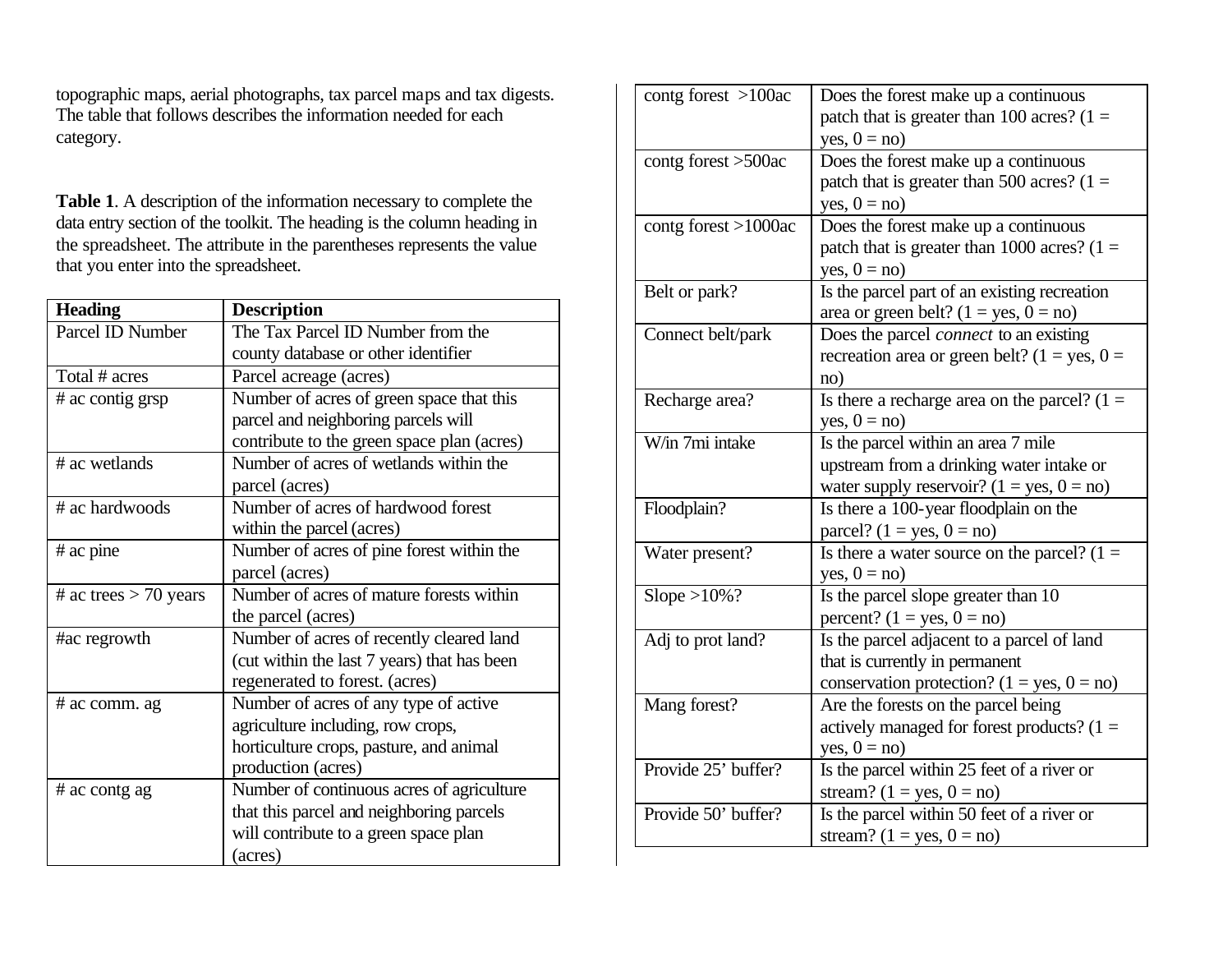| Provide 100' buffer?  | Is the parcel within 100 feet of a river or   |
|-----------------------|-----------------------------------------------|
|                       | stream? $(1 = yes, 0 = no)$                   |
| Provide 150' buffer?  | Is the parcel within 150 feet of a river or   |
|                       | stream?                                       |
| Public access?        | Does or will the owner of the parcel allow    |
|                       | for public access? $(1 = yes, 0 = no)$        |
| Battlefield?          | Was this parcel part of a historic            |
|                       | battlefield?                                  |
| Other cultural?       | Does the parcel have the potential for        |
|                       | providing a cultural resource? $(1 = yes, 0)$ |
|                       | $=$ no)                                       |
| Scenics?              | Does the parcel have a scenic value? $(1 =$   |
|                       | yes, $0 = no$ )                               |
| Adj to act rec?       | Is the parcel adjacent to an active           |
|                       | recreation site? $(1 = yes, 0 = no)$          |
| Ajd to lib/shops/etc? | Is the parcel adjacent to a library, school   |
|                       | or other amenities such as shopping? $(1 =$   |
|                       | yes, $0 = no$ )                               |
| Opp pass rec?         | Does this parcel provide an opportunity       |
|                       | for passive recreation? $(1 = yes, 0 = no)$   |
| Lin ft of streams     | What is the length of streams or rivers that  |
|                       | flow within the parcel? (feet)                |
| # springs             | How many springs are found on this            |
|                       | parcel? (number)                              |
| # wellheads           | How many wellheads are found on this          |
|                       | parcel? (number)                              |
| # $res < 1/4mi$       | Number of residences within a quarter of      |
|                       | a mile of this parcel (number)                |
| # $res<1/2mi$         | Number of residences within a half a mile     |
|                       | of this parcel (number)                       |
| # bus $loc<1/4mi$     | Number of businesses within a quarter         |
|                       | mile of this parcel (number)                  |

The final section of the spreadsheet includes the calculations for each of the green space categories. It is recommended that you not change

these calculations. However, if you feel it necessary to modify these calculations we recommend that you first copy the spreadsheet.

We have included a demo spreadsheet that contains a number of examples of parcels that might be evaluated for your green space plan. They do not represent an exhaustive list but rather some of the more common types of land uses that planners will be working with. The following table describes the example land use parcels.

|  |  |  |  |  |  |  |  |  | Table 2. Overview of the parcels selected for the demonstration. |
|--|--|--|--|--|--|--|--|--|------------------------------------------------------------------|
|--|--|--|--|--|--|--|--|--|------------------------------------------------------------------|

| <b>Current land use category</b> | <b>Description</b>                       |
|----------------------------------|------------------------------------------|
| Large farm                       | This parcel represents a large acreage   |
|                                  | farm, with a small percentage in         |
|                                  | forest. The property has the potential   |
|                                  | for providing water quality benefits if  |
|                                  | the farmer uses best management          |
|                                  | practices                                |
| <b>Urban</b> forest              | This parcel represents a small old       |
|                                  | growth forest surrounded by urban (or    |
|                                  | suburban) residential areas. It serves   |
|                                  | as an undeveloped park or open space.    |
| <b>Small forest</b>              | This parcel represents a larger track of |
|                                  | forested land in a low-density           |
|                                  | suburban or rural area. This type of     |
|                                  | property is valuable for connecting      |
|                                  | green space in conservation              |
|                                  | subdivision can be utilized.             |
| Large private forest             | This represents a large tract of         |
|                                  | privately held forested land that is     |
|                                  | being actively managed for either        |
|                                  | hunting or forestry.                     |
| <b>Industrial forest</b>         | This tract represents land that is being |
|                                  | cultivated for commercial forestry       |
|                                  | activities.                              |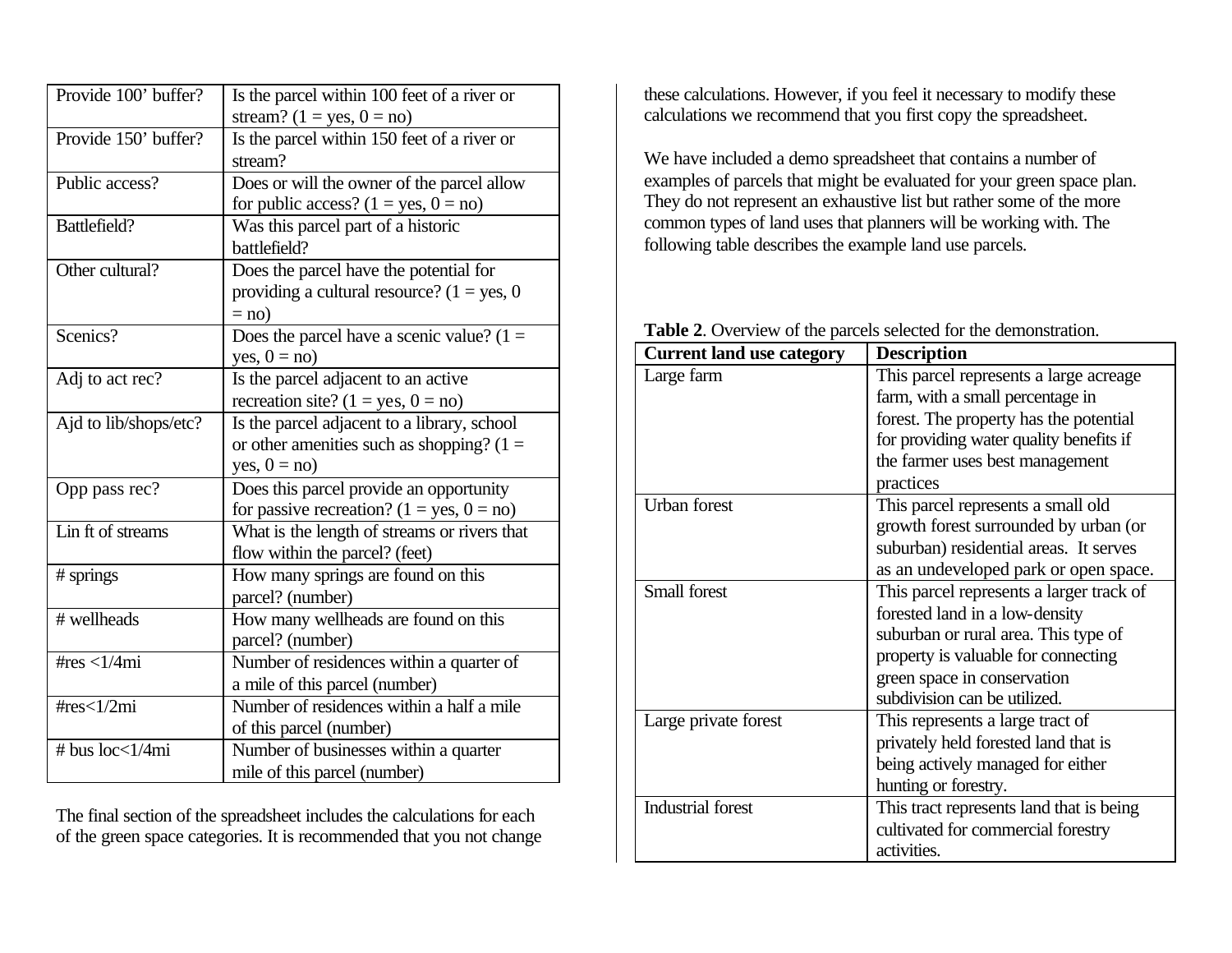| Small farm         | This tract represents a small farm that |
|--------------------|-----------------------------------------|
|                    | is becoming surrounded by residential   |
|                    | development, although at low density.   |
| Small in town park | This tract represents a publicly owned  |
|                    | park that provides passive and          |
|                    | unorganized recreational                |
|                    | opportunities.                          |
| Greenbelt          | This tract represents a greenbelt,      |
|                    | which runs behind a number of           |
|                    | residential neighborhoods.              |
| Hiking park        | This tract of land is a small botanical |
|                    | garden that has some natural area and   |
|                    | provides amenities for passive          |
|                    | recreation.                             |
| <b>Battlefield</b> | This tract is a small Civil War         |
|                    | battlefield that has been previously    |
|                    | maintained as an open area.             |

# **Understanding green space attributes**

Green space can be valued for different reasons and services it can provide. These include:

- Water quality protection;
- Wildlife habitat;
- Economic benefits,
- Protection of cultural, visual, and other amenities; and,
- Farmland preservation.

# **Water quality protection**

Green space helps to protect water quality when it:

- Provides buffers around streams
- Includes springs, wellheads, wetlands, recharge areas, or drinking water intakes
- Is in the floodplain
- Is highly sloped or erodible land

• Includes wetlands and floodplains

Maintaining naturally vegetated green space along water bodies helps to protect water quality. Riparian areas, those areas next to a water body that interacts with the water body, filter pollutants. In addition, riparian forests help maintain the stability of riverbanks and reduce the amount of sediment and nutrients deposited in streams. A recent analysis of the scientific literature on riparian buffers found that 100 foot buffers along all river and streams is sufficient to protect water quality. However, the ideal width should be determined by stream size, slope, floodplain width, and soil type. Therefore, the distance of a green space parcel from a river determines the value. Not only is buffer width important, but the continuity of the buffer is important. Breaks in the natural vegetation, such as roads and bridges act as entry points for sediment and other pollutants into streams and rivers. Therefore, the more linear feet of streams and rivers found in a parcel of green space the better the water quality protection.

Protecting water quality goes beyond protecting the land immediately adjacent to streams, rivers, and water supplies. The activities that take place in a waterbody's entire watershed have an impact on water quality and quantity. Human activities in water supply watersheds often disrupt natural processes that help maintain the quality of water that drains into a water supply intake. For example, natural vegetation acts to slow down water flow and trap sediment and other contaminants carried in runoff before they reach streams. Removal of the natural vegetation in a watershed, through development of land, agricultural practices etc, increases water pollution. Covering land within a watershed with impervious surfaces contributes to rapid runoff and the pollution problems associated with it. If left unchecked these sorts of activities in a water supply watershed can lead to severe water contaminations problems at the intake water supply.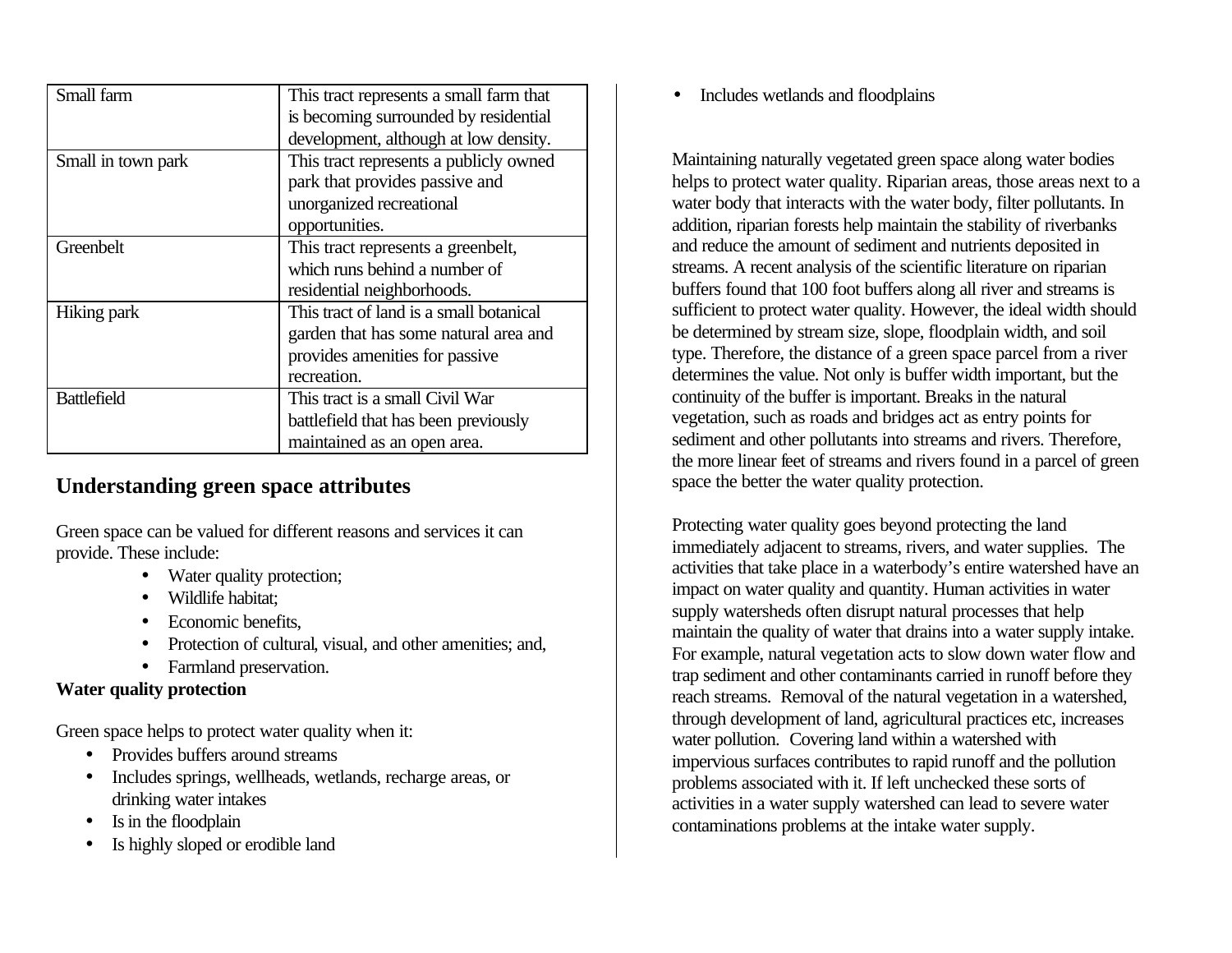In addition, floodplains and wetlands provide area for storage of excess water and the filtering of contaminants. Green space can be used as flood control and hazard mitigation and reduce the costs for storm water control for communities. Floodplains and wetlands act as natural filters of contaminants and sediment, thereby reducing the cost associated with purification of water supply systems.

#### **Wildlife habitat**

Green space provides wildlife habitat when:

- Green and open space protects natural vegetation
- Forestland is protected, especially large tracts
- Open and green spaces are connected
- A mix of trees and stand ages are present
- Mature forest (older than 70 years) is protected
- Water sources are present

The greatest threat to wildlife is the alteration of habitat by human activity. Habitat is an environment in which the life-needs of an organism are supplied. These life-needs include food, shelter, protection from predators, etc. Alteration of habitat include the complete removal, such as, clear-cutting of forests, draining of wetlands, building shopping malls and parking lots, or the degradation of habitats through fragmentation of a large area into bits and pieces. By preserving larger tracts of native vegetation and communities we preserve not only wildlife habitat but also the natural ecosystem functions that help to maintain clean air and water, and the modification of urban heat island effects. There will be cases where a particular rare species will require specialized habitat to survive. Most species, however, are protected by adding an appropriate mix of common habitat types to green space plans.

In order to maximize the potential of green space for wildlife diversity we should view the county as a mosaic of different habitat types,

patches or landscape elements. These mosaics are ever changing. The landscape mosaic changes in two ways. First, individual patches of habitat may arise, change size or shape, or disappear. In addition, the internal structure, function or composition of these habitat patches may also change. For instance - a small stand of pine trees in a forest patch is attacked by pine beetles – dies - and falls over leaving a large gap in the forest canopy. Young hardwood trees that had been in the understory quickly fill in the open area left by the gap, taking advantage of the newly available sunlight. This forest patch may now be less favorable to woodpeckers, who prefer older pine trees, and more favorable to turkeys who prefer the acorns from the new oaks.

These habitat patches interact with one another. For example, animals and materials flow openly between habitat patch types. Certain bird species need dense older forest for nesting but their food, such as seeds and grasses, are found in open fields. These birds move both themselves and materials between these two types of habitat patches.

We should therefore design green space with these concepts in mind. This includes maintaining a good mix of habitat types and preserving patches large enough to meet the needs of a dynamic landscape. Connectivity between habitat patches must be maintained to allow for organisms and materials to flow between them.

# **Economic Benefits**

Green space provides economic benefits when:

- It is near houses and business locations
- It is welcoming to people (parks and greenbelts)
- It connects to other green spaces
- It connects to places people want to go (shops, libraries, recreation areas)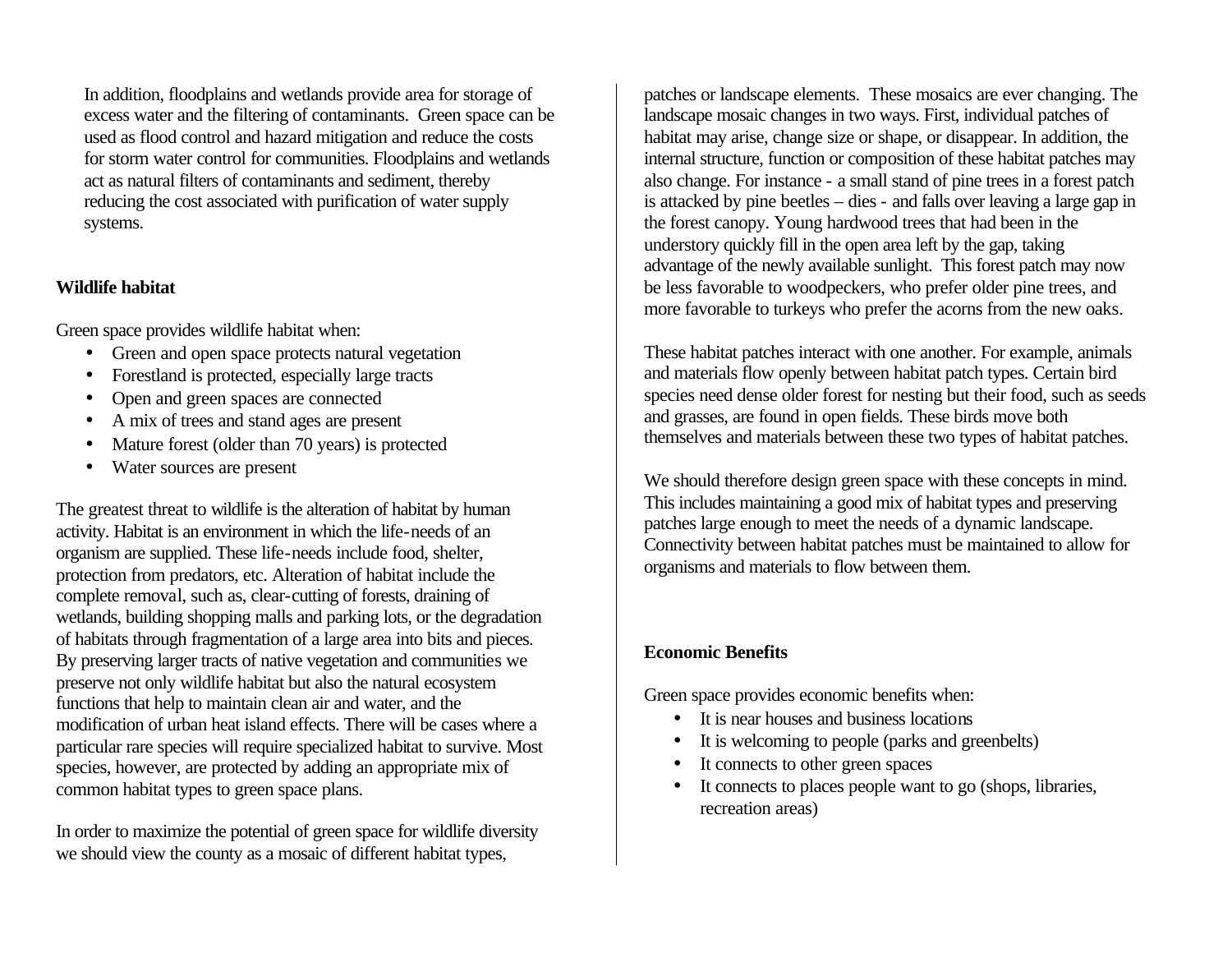Green space and open space can provide important economic benefits to the community. While only certain types of green and open space provide such benefits, they can be important nonetheless and a good green space plan should include some parcels that can provide this type of benefit to the community. In discussing these economic benefits we are focusing on economic benefits that are measured in the marketplace directly, not on environmental improvements that might actually provide indirect cost savings that could be included in economic benefits. These amenities are already accounted for in the other categories, so we don't want to double count benefits. Therefore, the category for economic benefits focuses on three main impacts that green and open spaces can have on a community. First and most important, green spaces raise the property values of adjacent and nearby properties. Various studies around the nation suggest the average increase is 5%. Thus, it is important to include some parks, greenways, greenbelts, and other developed or semi-developed elements within the green space plan that are in or near residential and light commercial districts. The more homes or business sites within one-quarter mile of the green spaces, the better.

Second, connectivity is also important as the more connected these types of green spaces can be, both with each other and with neighborhoods or other destinations, the greater the increase in property values. Planners should strive to include such people-usable green spaces in their plans and to work for connectivity, continuity, and linkages both between neighborhoods and such other destinations as libraries, local shopping areas, recreation sites, and schools. The third major economic benefit from green and open spaces is in business attraction and retention. A national poll found that being near open space and recreational opportunities was the number one factor in small business owners' location decisions. Thus, creating parks and other open spaces near existing business sites or potential future ones can bring businesses and jobs to a community. These types of green and open spaces should be designed with small businesses in mind, including both retail shopping and professional services. If they can be linked to greenbelts or greenways that connect to residential

neighborhoods, the business-attraction effect can be increased even more.

#### **Visual, cultural, and recreational amenities**

Green space protects cultural and visual amenities when:

- Historic and/or cultural sites are protected within the green space
- Areas around historic and/or cultural sites are protected to maintain a consistent feel to the sites
- Scenic vistas or features are protected
- They provide public access, although it is not necessary

A community defines itself by many of its cultural and historic resources. These include scenic byways, battlefields, rural character, etc. Often what draws new residents to a community is the feel of the community and local area. These benefits are often referred to as measures of "quality of life". Quality of life measures are often difficult to quantify because they represent the values of members of the community.

Alternative transportation such as multiuse trails for biking, walking, and equestrian activities contribute to mobility, access, social equity, the environment and quality of life within a community. Greenways have become an important part of transportation planning in many communities. Greenway trails are appealing because they separate the user from automobile traffic, providing enhanced safety and a sense of escape from an urban environment. Greenways also provide opportunities for recreation, exercise, interface with nature, and interactions with other people in the community by providing connectivity between neighborhoods. Federal agencies such as USDOT, the Federal Highway Administration (FHWA), and EPA provide funds for multi-modal transportation systems such as greenways and trails.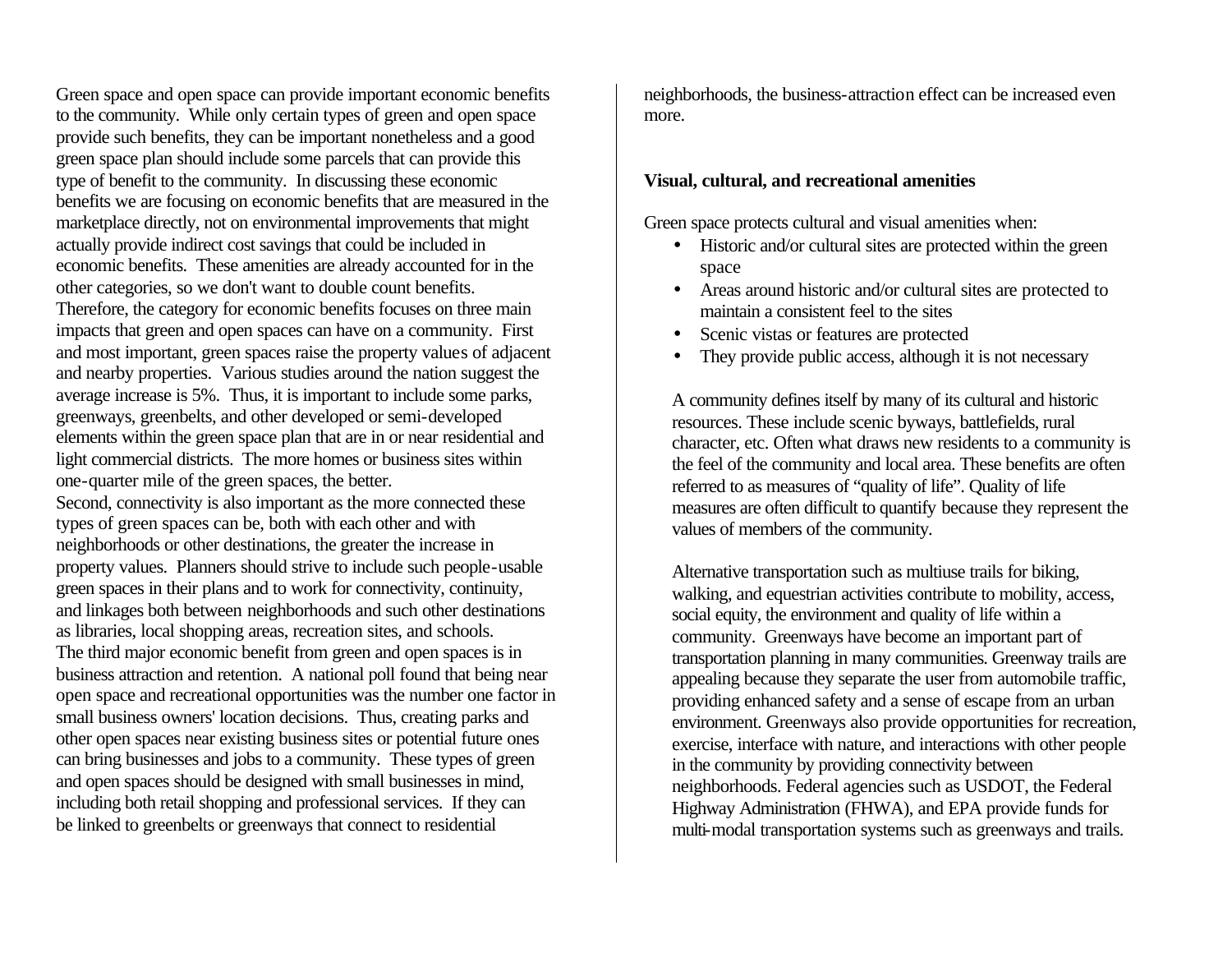Although the Georgia Community Green Space Program funds may not be used towards purchase of historic buildings, the funding can be used to protect the areas surrounding cultural and historical sites. Historic preservation creates jobs, enhances property values, revitalizes communities, and attracts tourists.

#### **Farmland Preservation**

Green space preserves farmland when:

- Farmland is protected
- The farmland is surrounded by other farms or green space
- Few residential subdivisions are near farmland

Farmland preservation is a goal that relates to values held by many communities in America, dating back to Colonial days and the Jeffersonian ethic that there is something noble and worthwhile in being connected to the land and producing food. This category is included so that communities can include this value for farmland preservation and account in a simple manner for the value; either environmental, aesthetic, or philosophical, of farmland remaining in or near their communities. Forestland is not accounted for along with farmland as forestland is valued in the categories for water quality and wildlife habitat.

Farmland is valued mainly by the acre as this value is likely to be a simple function of acres of farmland preserved because of its roots in community values more than in environmental sciences. However, in seeking farmland to permanently protect, planners should work to choose acreage that does not include excessive slopes (>10%) and that is not too closely surrounded by many houses. Farmland with excessive slopes can contribute to soil erosion and a deterioration in water quality and thus we should not encourage these lands to remain in commercial farming. Also, farming near a large number of houses tends to create tensions on both sides and is not as economically nor politically viable in the long run. So planners should instead look for

farms that are still relatively remote (over 1/2 mile) from housing, contiguous to other farms or open spaces (such as forestland), and relatively flat. If the farmland is contiguous to other parcels to be protected, that is ideal as it boost wildlife habitat benefits, and buffers the farmland from pressure from nearby residents.

# **Appendix A**

# **Calculating the Rankings by Category**

1. Each ranking begins with a raw formula. The formula for each category is below. Exponents are represented by ^.

## **Water quality protection**

 $R_{wa} = (100*(25' \text{ buffer}) + 100*(50' \text{ buffer}) + 200*(100' \text{ buffer}) +$  $100*(150'$  buffer) +  $500*(ac$  wetlands) +  $100*(\text{\# springs})$  +  $25*(\text{recharge area}) + 10*(\text{# wellheads}) + 100*(\text{w/in 7mi})$ intake))\*(linear ft of streams)\*(1.25^in-floodplain)

# **Wildlife habitat**

 $R_w =$  ((acres of green space)\*(1.1^(contg>100ac))\*(1.1^(contg>500ac)) \* $(1.05^{\circ}(\text{contg}>1000ac) + 100^{\circ}(\text{adj to prot land}) + 100^{\circ}(\text{water})$ present)) \*(1 + hardwood ac/total ac)\*(1 + pine ac/2\*total ac)\*(1.1^(25' buffer))  $*(0.9^{\circ}$ (managed forest)) $*(1 + 2^{\circ}$ old growth/forested

ac)\* $(1 - \text{ag ac/total ac})$ 

# **Economic Benefits**

 $R = (0.05*(value \text{ reside} < 1/4\text{mi})/1000 + (\text{fresid} < 1/4\text{mi}) + 10*(\text{ft}$ businesses) +  $50*(park/greenbelt))*(1 + contg green$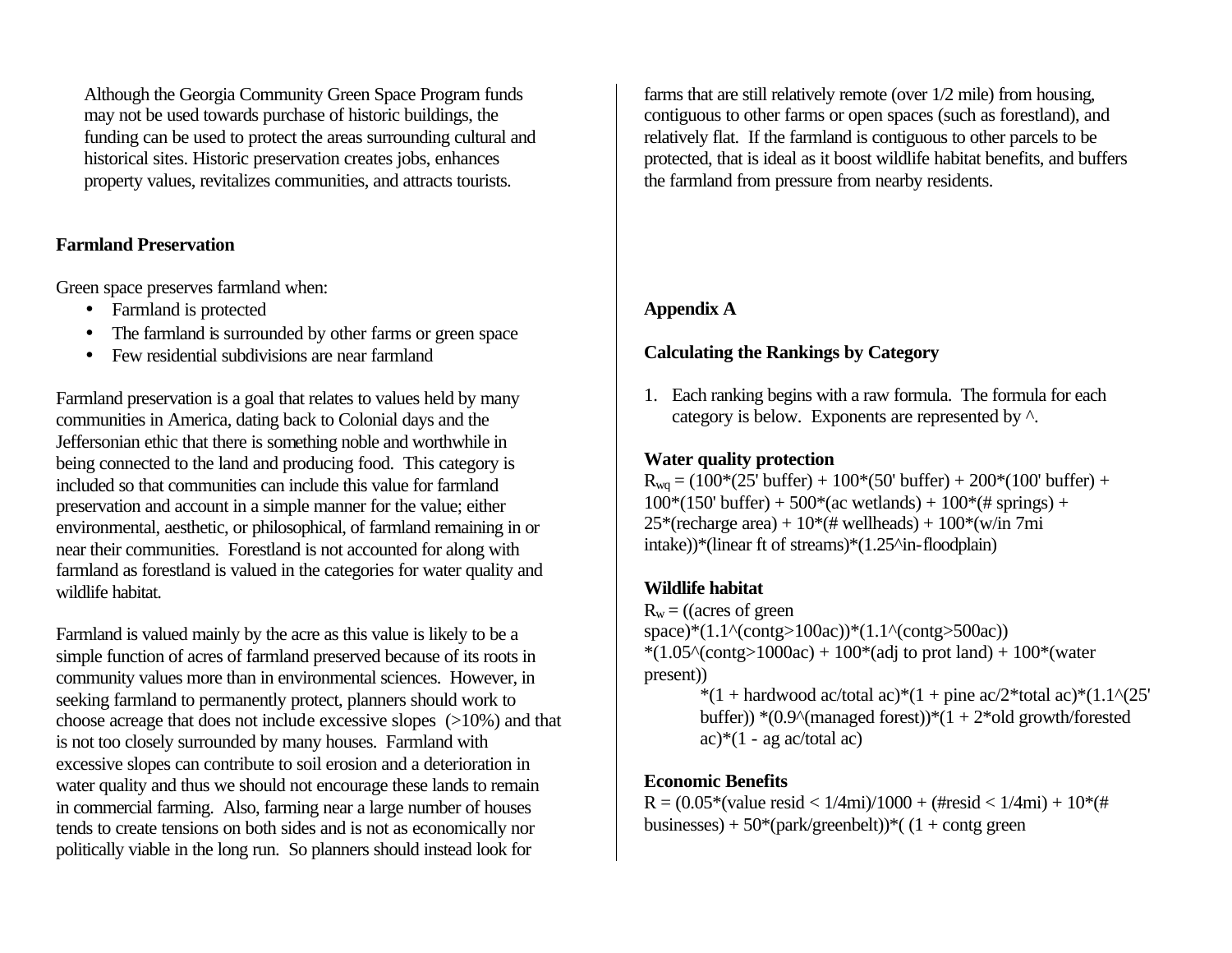ac/100)^(connect to other green space)) \*(1 + 0.1\*park/greenbelt)\*(1  $+ 0.1*(act rec. + lib/shops + pass rec))$  $*(1 + 0.5*(manged forest))$ 

#### **Cultural/Scenic/Misc.**

 $R = (10*battlefield + 5*other cultural + 5*act rec + 10*libshop +$ 3\*scenics ) \*(1.5^scenics)\*(50^public access)

#### **Farmland Preservation**

 $R = (ag ac + 0.5*contg ag ac)*(1 - 0.02*min (Hresid < 1/4mi))$ 50))\*(0.7^(slope > 10%))

2. Then after each parcel has a raw formula score for a category, each score is scaled by dividing all of the scores by the maximum score for that category. Call these scaled scores R.

Finally, scaled scores are changed to rankings by the equation:  $RS = 1$  $+9$ <sup>\*</sup>r. This results in all rankings in a category being between 1 and 10 and the best parcel in a category always receiving a ranking of 10.

# **Glossary of Useful Terms for Green Space Planning**

**Active recreation***:* recreation such as golf, organized baseball, etc. that depends on developed facilities*.*

**Aquifer**: underground rock unit capable of containing or producing water from a well.

**Amenities**: anything that increases physical or mental comfort.

**Best Management Practices (BMPs)**: Sound conservation and engineering practices to control erosion and sedimentation; or systems designed to reduce the adverse effect of land development on stormwater runoff and receiving water bodies. BMPs may include a range of structural and nonstructural procedures, technologies, activities, and prohibitions. Nonstructural BMPs include restrictions on the density or location of development, prohibition or restriction of highly impervious land uses, land acquisition, and buffer zones. Structural controls include detention ponds, grassed swales, constructed wetlands, or sand filters.

**Buffer**: an area designed to separate and/or serve as a protective barrier between conflicting land uses.

**Community green space**: permanently protected green space in urban or suburban areas which, in addition to the attributes associated with green space in general, provides alternative transportation benefits and enhances the sense of community and neighborhood in a more natural, green setting.

**Conservation easement**: a legally binding agreement between a property owner and a governmental body or a land trust that restricts the type and amount of development and use that may take place on the property.

**Conservation subdivision**: a subdivision that features permanently protected greenspace and housing clustered away from sensitive environmental resources.

**Contiguous**: sharing an edge or boundary; touching.

**Corridor**: adjoining land forming a passageway or connection between land areas.

**Easement**: a legal right of use over the property of another. An easement may be granted for numerous purposes including access, recreation, light and air, and flow of water.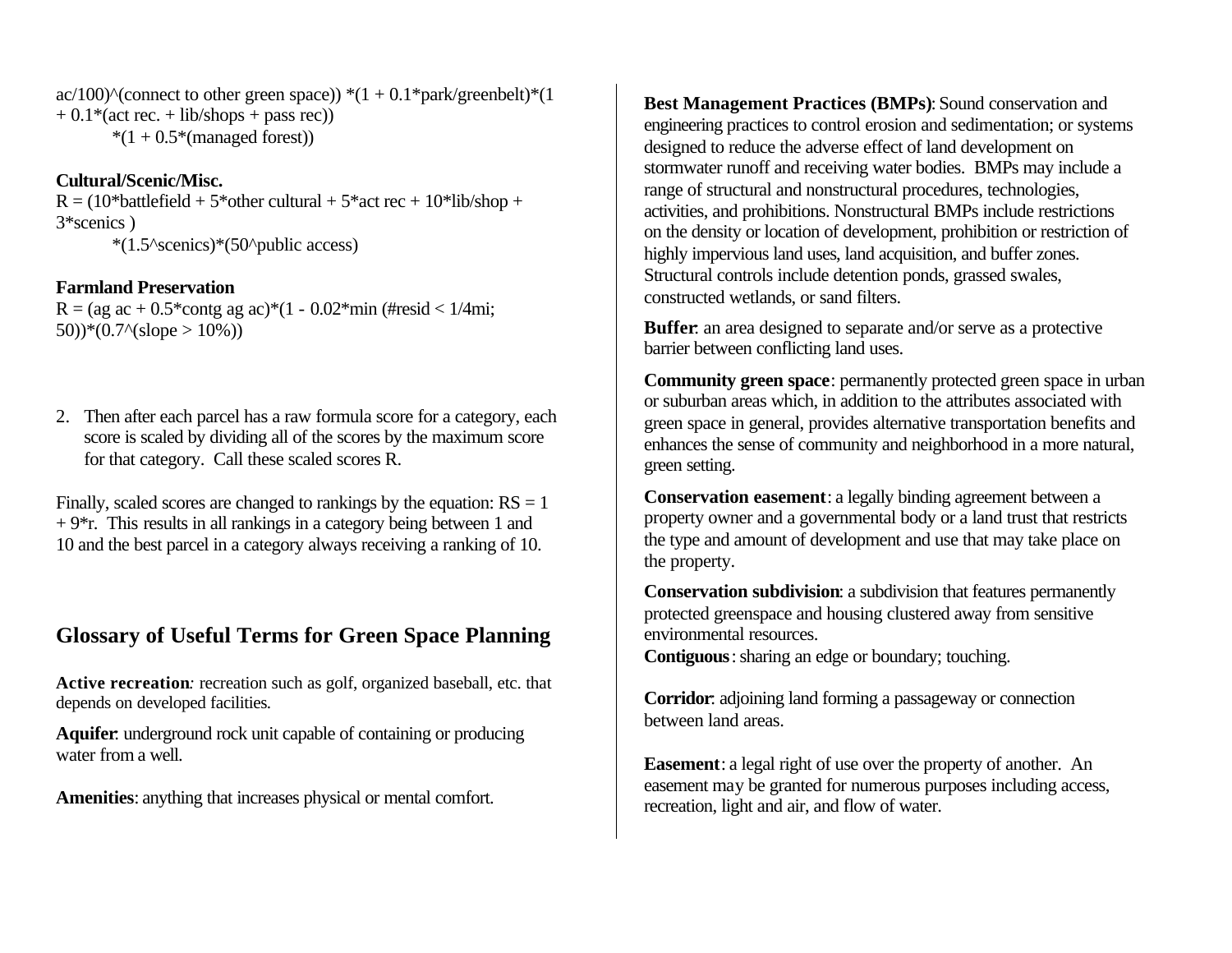**Easement holder**: the entity (usually nonprofit or governmental) that is responsible for maintaining permanent protection for a tract of land.

**Ecosystem**: living organisms and their non-living environment*.*

**Environmental overlay zoning**: Special use and building standards overlay the various use districts on a standard zoning map in order to protect sensitive environmental resources.

**Exaction:** Requirement that a developer dedicate land for use for parks, recreation, schools and/or streets.

**Fee simple**: Ownership of land itself (vs. rights pertaining to the use of that land).

**Floodplain**: low areas next to rivers, streams, lakes and oceans that are occasionally inundated with water.

**100-year Floodplain**: area likely to be inundated at least once in a hundred years.

**Geographic Information Systems**: a computer system capable of assembling, storing, manipulating, and displaying geographically referenced information, i.e. data identified according to their locations. Data can be combined and manipulated in a GIS to address planning and natural resource issues. The way maps and other data have been stored or filed as layers of information in a GIS makes it possible to perform complex analyses. Practitioners also regard the total GIS as including operating personnel and the data that go into the system.

**Green space**: permanently protected land in natural or un-built condition that is protective of water resources; and/or is proximate and easily accessible to residences, schools, and work places; and/or is legally and physically accessible to the public on a regular basis; and/or serves as alternative transportation or recreational paths or trails for people; and/or is protective of natural habitat or corridors for wildlife.

**Greenbelt**: a belt of parkways, parks, farmlands, and open space that is often at the edge of, or passing through, an urban area or community.

**Greenwa***y*: a corridor of protected, undeveloped land in or near a city that is designed for conservation and recreational use, which often connects parks, nature preserves, and cultural and historical sites within residential areas. Their purpose is to expand the opportunities for urban recreation, to provide alternate ways to move through the city and to enhance the experience of nature and city life.

**Greenway Trail**: a pedestrian/bicycle trail within a greenway, which serves as a transportation, recreation, and environmental corridor.

**Groundwater**: any and all water that either fills the spaces between soil particles or penetrates the cracks and spaces within rocks beneath the earth's surface.

**Habitat**: environments in which the life-needs of an organism (including food, shelter, protection from predators, etc.) are supplied.

**Impact fees**: fees charged to developers to offset the cost of providing the public service infrastructure to new developments.

**Impervious surfaces**: a surface that rainwater cannot penetrate, or be absorbed by, such as a parking lot, road, or building.

**Intake**: the point at which water is withdrawn from a stream or lake to be sent to a treatment plant.

#### **Inundated**: flooded

**Land trust**: nonprofit corporation whose purpose includes acquiring, retaining, and protecting land and interests in land for conservation purposes, must be recognized as a publicly supported charitable organization by the IRS.

**Mature forests**: forests equal to or greater than 70 years old.

**Open space**: undeveloped land